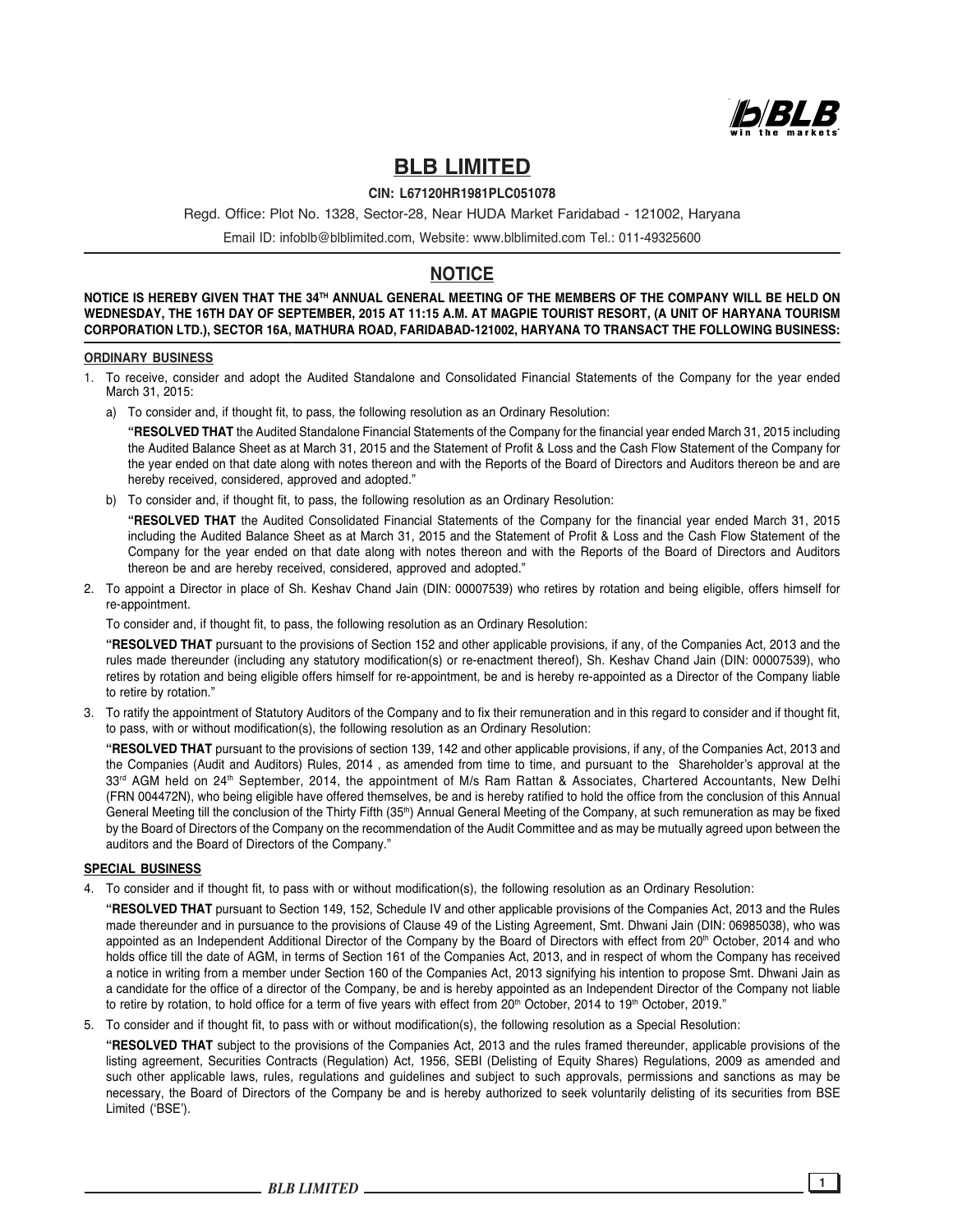

**RESOLVED FURTHER THAT** the securities of the Company shall continue to be listed on a stock exchange having nationwide trading terminals viz the National Stock Exchange of India Limited('NSE') and therefore as per the SEBI (Delisting of Equity Shares) Regulations, 2009, as amended, no exit opportunity needs to be provided to the shareholders of the Company.

**RESOLVED FURTHER THAT** the Board of directors of the Company be and is hereby authorised to do all such acts, deeds, matters and things as it may in its absolute discretion deem necessary or desirable and to execute and file all such applications, papers, deeds and documents with BSE as may be considered necessary and expedient to give effect to the above said resolution.

**Registered Office:** Near HUDA Market, Faridabad-121002, Haryana CIN: L67120HR1981PLC051078 E-mail: infoblb@blblimited.com

Plot No. 1328, Sector-28, **By Order of the Board of Directors of**

**Place : New Delhi (Arpita Banerjee) Company Secretary Membership No. A29715 Address: 3rd Floor, ECE House, Annexe-II, 28A, Kasturba Gandhi Marg, New Delhi – 110001**

#### **NOTES**:

- 1. The Statement pursuant to Section 102(1) of the Companies Act, 2013 with respect to the special business set out in the Notice is annexed hereto.
- 2. The details as required under Clause 49 of the Listing Agreement with the stock exchanges, of persons seeking appointment/ re-appointment relating to item nos. 2 and 4 are annexed.
- 3. **A MEMBER ENTITLED TO ATTEND AND VOTE AT THE ANNUAL GENERAL MEETING IS ENTITLED TO APPOINT A PROXY TO ATTEND AND VOTE ON A POLL INSTEAD OF HIMSELF/HERSELF AND SUCH PROXY NEED NOT BE A MEMBER OF THE COMPANY. PROXIES, IN ORDER TO BE EFFECTIVE, MUST BE RECEIVED AT THE REGISTERED OFFICE OF THE COMPANY, NOT LESS THAN FORTY-EIGHT HOURS BEFORE THE COMMENCEMENT OF THE MEETING. A PROXY FORM WITH THE ADMISSION SLIP ARE APPENDED WITH THIS NOTICE.**
- 4. **A PERSON CAN ACT AS A PROXY ON BEHALF OF MEMBERS NOT EXCEEDING 50 (FIFTY) AND HOLDING IN AGGREGATE NOT MORE THAN TEN PERCENT OF THE TOTAL SHARE CAPITAL OF THE COMPANY CARRYING VOTING RIGHTS. A MEMBER HOLDING MORE THAN TEN PERCENT OF THE TOTAL SHARE CAPITAL OF THE COMPANY CARRYING VOTING RIGHTS MAY APPOINT A SINGLE PERSON AS PROXY AND SUCH PERSON SHALL NOT ACT AS PROXY FOR ANY OTHER PERSON OR SHAREHOLDER.**
- 5. Corporate Members intending to send their authorized representatives to attend the Meeting pursuant to Section 113 of the Companies Act, 2013 are requested to send a certified copy of Board resolution authorizing their representative to attend and vote on their behalf at the Meeting.
- 6. In case of Joint holders attending the Meeting, only such joint holder who is higher in the order of name will be entitled to vote.
- 7. Members who hold shares in dematerialized form are requested to bring their Client ID and DP ID number for easy identification and attendance at the meeting.
- 8. Members/proxies attending the meeting are requested to bring their duly filled admission/ attendance slips sent along with the Notice of Annual General Meeting at the meeting.
- 9. Members are requested to bring their copies of the Annual Report to the Annual General Meeting.
- 10. For the security and safety of the members, no article / baggage including water bottles and Tiffin boxes will be allowed at the venue of the meeting. The shareholders/ attendees are requested not to bring any article / baggage etc. at the venue of the Annual General Meeting.
- 11. The notice of Annual General Meeting will be sent to those members / beneficial owners whose name will appear in the register of members / list of beneficiaries received from the depositories as on Tuesday, the 18<sup>th</sup> day of August, 2015.
- 12. The soft copy of annual report, notice of general meeting, notice of e-voting etc. are being sent to the members who have registered their email ids with their depository participant / Company's Registrar and Transfer Agent (RTA). Members are requested to update their preferred e-mail ids with the Company / depository participants / RTA which will be used for the purpose of sending the communications in future.

Members requiring a soft copy of the Annual Report may write to the Company at the *infoblb@blblimited.com* and/or at the address mentioned in *Note 28* below.

Members whose email id is not registered with the Company will be sent physical copies of this notice, annual report, notice of e-voting etc. at their registered address through permitted mode.

Members whose e-mail ids are registered with the Company and who wish to receive printed copy of the Annual Report may send their request to the Company at its registered office address or to the RTA, Abhipra Capital Ltd. A-387, Abhipra Complex, Dilkhush Industrial Area, G.T. Karnal Road, Azadpur, New Delhi-110033.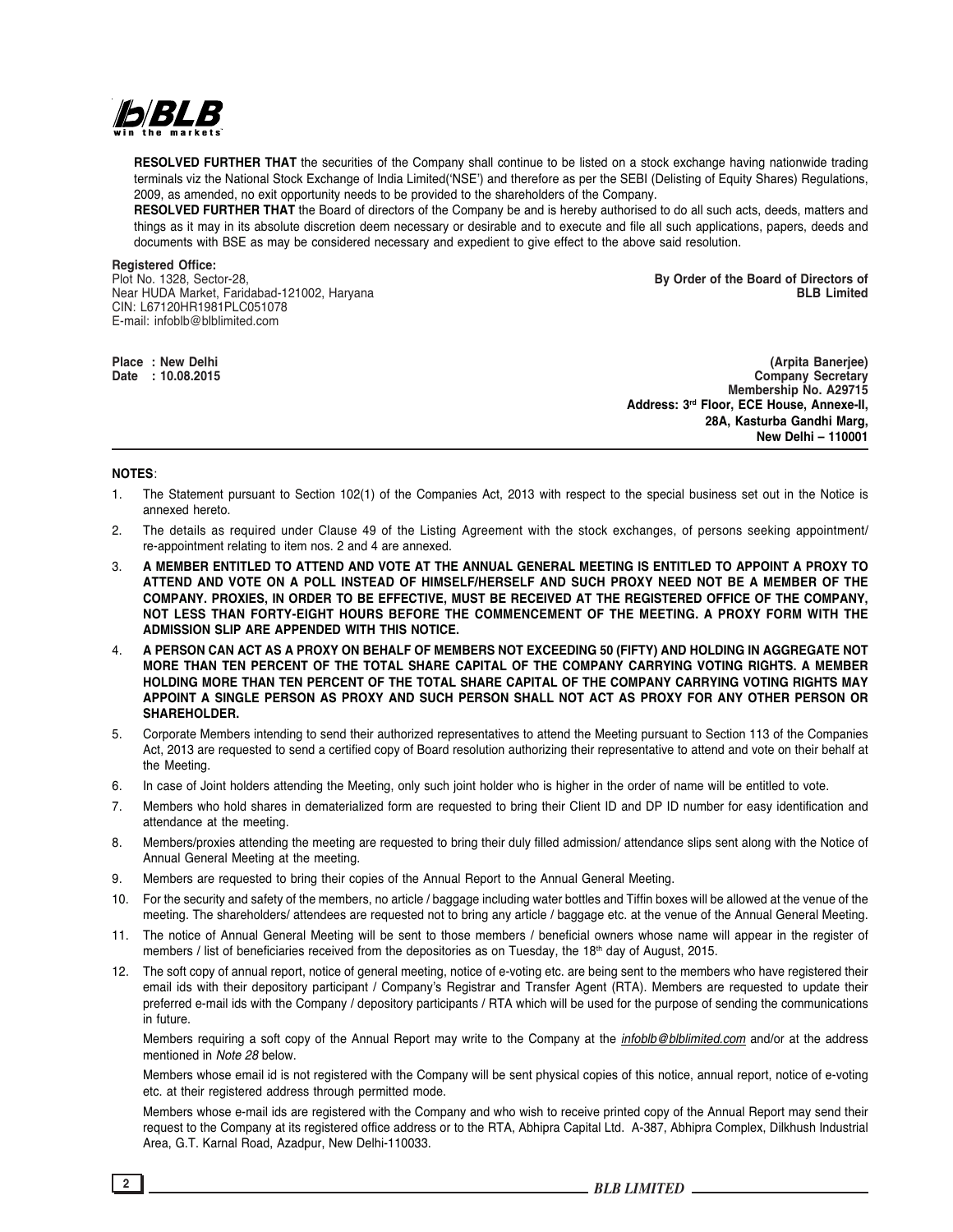

- 13. The Annual Report together with the Notice of the Annual General Meeting is also being hosted on the website of the Company *www.blblimited.com.*
- 14. Members desirous of getting any information about the accounts and operations of the Company are requested to submit their queries addressed to the Compliance Officer at least 10 days in advance of the meeting so that the information called for can be made available at the meeting.
- 15. The Register of Members and the Share Transfer Books of the Company shall remain closed from Wednesday, 09<sup>th</sup> September, 2015 to Wednesday, 16<sup>th</sup> September, 2015 (both days inclusive) in terms of the provisions of the Companies Act, 2013 and the Listing Agreement with the Stock Exchanges, where the equity shares of the Company are listed, for the purpose of Annual General Meeting.
- 16. Information regarding particulars of the directors to be appointed and the directors seeking re-appointment requiring disclosure in terms of the Listing Agreement and the explanatory statement pursuant to Section 102 of the Companies Act, 2013, are annexed hereto. The directorships held by the directors considered for the purpose of disclosure does not include the directorships held in foreign companies, private limited companies and companies incorporated under section 25 of the Companies Act, 1956 or under section 8 of the Companies Act, 2013, as the case may be, but include private limited companies which are considered as public limited companies in terms of Section 2(71) of the Companies Act, 2013. The committee chairmanships / memberships considered for the purposes of disclosure are those prescribed under clause 49(I)(C) of the Listing Agreement(s) viz. Audit Committee and Stakeholders' Relationship Committee / Investors' Grievance Committee of Indian public limited companies.
- 17. Members are requested to notify any change in their address, Bank Account details and email IDs etc. to the Company / RTA / Depository Participant as the case may be.
- 18. Members holding shares in single name and physical form are advised to make nomination in respect of their shareholding in the Company. The member can approach the Company or its RTA for such nomination.
- 19. Members, who are holding shares in physical form are requested to address all correspondence concerning registration of transfers, transmissions, sub-division, consolidation of shares or any other share related matters and / or change in address or updation thereof to the Company's RTA. Members, whose shareholding is in electronic format are requested to direct change of address notifications, registration of e-mail address and updation of bank account details to their respective depository participants.
- 20. The Securities and Exchange Board of India (SEBI) vide circular ref no. MRD/DoP/CIR-05/2007 dated April 27, 2007, made Permanent Account Number (PAN) under Income Tax Act as the sole identification number for all participants transacting in the securities market, irrespective of the amount of transaction. In Continuation of the aforesaid circular, it is hereby clarified that for securities market transactions and off market/private transactions involving transfer of shares of listed companies in physical form, it shall be mandatory for the transferee(s) to furnish copy of PAN card to the company /Registrar and Share Transfer Agent for registration of such transfer of shares.
- 21. Pursuant to the provisions of Section 205A(5) and 205C of the Companies Act, 1956, the Company has transferred the unpaid or unclaimed interim dividend for the financial year 2007-2008 and 2<sup>nd</sup> interim dividend for the financial year 2007-2008 on due date to the Investor Education and Protection Fund (IEPF) established by the Central Government.
- 22. Members are requested to note that those members, who has so far not claimed or collected their dividend for any financial year from 2008-2009 onwards, may write to the Company or Registrar and Share Transfer Agent for claiming the same. The Dividend amount remaining unclaimed/ unpaid for a period of seven years from the date of declaration will be transferred to Investor Education and Protection Fund and no claim can be made against those amount from the Fund or the Company.
- 23. The shareholders can opt for only one mode of voting i.e. either through remote e-voting or through ballot paper at the AGM. In case of voting by both the modes, vote casted through e-voting will be considered final and voting through ballot paper will be considered invalid.
- 24. The voting rights of Members for remote e-voting and for voting through ballot paper at the Annual General Meeting shall be in proportion to their shares to the paid up equity share capital of the Company as on the cut off date Wednesday, 9th September, 2015.
- 25. The remote e-voting sequence number for Members who have not updated their PAN with the Company/Depository Participant alongwith the detailed instructions of e-voting are provided in the notice of e-voting, being sent alongwith the Notice of Annual General Meeting.
- 26. Subject to receipt of sufficient votes, the resolution(s) shall be deemed to be passed at the 34<sup>th</sup> Annual General Meeting of the Company scheduled to be held on Wednesday, 16<sup>th</sup> September, 2015. The Results shall be declared on or after the meeting. The Results declared alongwith the Scrutinizer's Report shall be placed on the Company's website and on the website of CDSL within two (2) days of passing of the resolutions at the meeting and communicated to Stock Exchanges.
- 27. Company will be disclosing to the Stock Exchanges, as per Clause 35A of the Listing Agreement, the details of results of voting on each of the resolutions passed in this Notice.
- 28. The shareholders are requested to communicate all their correspondence to: The Compliance Officer,

BLB Limited 3rd Floor, ECE House, Annexe-II, 28A, Kasturba Gandhi Marg, New Delhi-110001 Ph. No.: +911-49325600 Fax No.: +911-49325637

29. A Route Map along with the Prominent Landmark for easy location of the Venue of Annual General Meeting is annexed with the Notice and also available on website of Company at www.blblimited.com.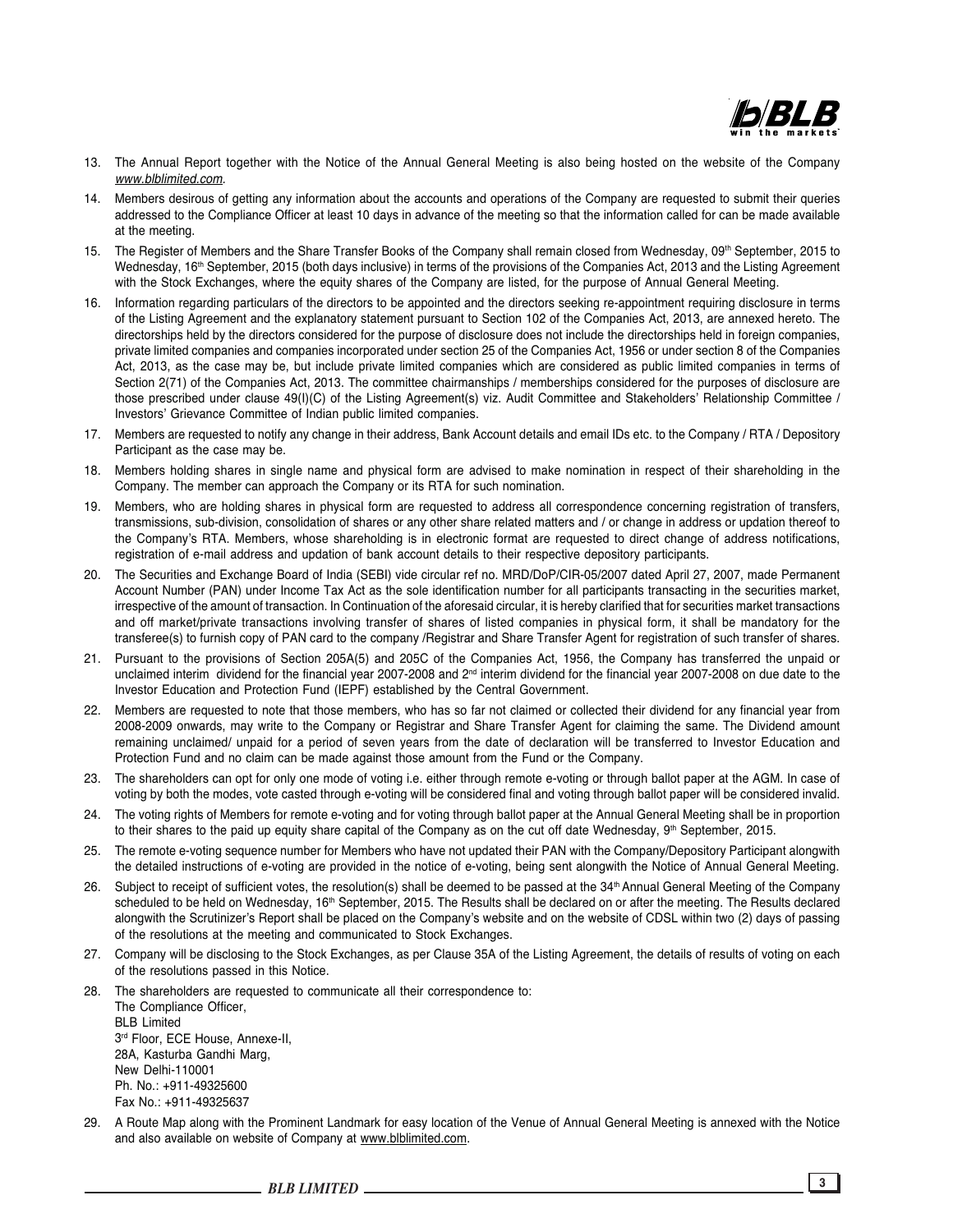

- 30. The Attendance sheet, Proxy Form alongwith Ballot Paper is annexed with the Notice and also available on website of Company at www.blblimited.com.
- 31. The Register of Directors and their shareholding, maintained u/s 170 of the Companies Act, 2013 and Register of Contracts or Arrangements in which Directors are interested maintained u/s 189 of the Companies Act, 2013 and all other documents referred to in the notice and explanatory statement, will be available for inspection by the members of the Company at Registered office of the Company and at Corporate Office of the Company during business hours (except Saturday and Sunday) up to the date of Annual General Meeting and will also be available during the Annual General Meeting.

#### 32. **Voting through Electronic means:**

In compliance with provisions of Section 108 of the Companies Act, 2013 read with Rule 20 of the Companies (Management and Administration) Rules, 2014 as substituted by Companies (Management and Administration) Rules, 2015 and clause 35B of Listing Agreement with Stock Exchanges, the Company is pleased to provide members facility to the members to exercise their votes electronically through the electronic voting service facility arranged by Central Depository Service Limited (CDSL). The facility for voting through ballot paper will also be made available at the AGM and the members attending the AGM who have not already cast their votes by remote e-voting shall be able to exercise their right at the AGM through ballot paper. Members who have cast their vote by remote e-voting prior to the AGM may attend the AGM but shall not be entitled to cast their votes again. The instructions for remote e-voting are provided hereunder:

- (i) The voting period begins on  $13<sup>th</sup>$  September, 2015, 9.00 a.m. and ends on  $15<sup>th</sup>$  September, 2015, 5.00 p.m. During this period shareholders' of the Company, holding shares either in physical form or in dematerialized form, as on the cut-off date Wednesday, 09th September, 2015, may cast their vote electronically. The e-voting module shall be disabled by CDSL for voting thereafter.
- (ii) The shareholders should log on to the e-voting website www.evotingindia.com.
- (iii) Click on Shareholders.
- (iv) Now Enter your User ID
	- a. For CDSL: 16 digits beneficiary ID,
	- b. For NSDL: 8 Character DP ID followed by 8 Digits Client ID,
	- Members holding shares in Physical Form should enter Folio Number registered with the Company.
- (v) Next enter the Image Verification as displayed and Click on Login.
- (vi) If you are holding shares in demat form and had logged on to www.evotingindia.com and voted on an earlier voting of any company, then your existing password is to be used.
- (vii) If you are a first time user follow the steps given below:

|                                    | For Members holding shares in Demat Form and Physical Form                                                                                                                                                                                                                  |  |  |  |  |  |  |
|------------------------------------|-----------------------------------------------------------------------------------------------------------------------------------------------------------------------------------------------------------------------------------------------------------------------------|--|--|--|--|--|--|
| <b>PAN</b>                         | Enter your 10 digit alpha-numeric *PAN issued by Income Tax Department (Applicable for both demat shareholders<br>as well as physical shareholders)                                                                                                                         |  |  |  |  |  |  |
|                                    | Members who have not updated their PAN with the Company/Depository Participant are requested to use<br>the first two letters of their name and the 8 digits of the sequence number in the PAN field.                                                                        |  |  |  |  |  |  |
|                                    | In case the sequence number is less than 8 digits enter the applicable number of 0's before the number<br>after the first two characters of the name in CAPITAL letters. Eg. If your name is Ramesh Kumar with<br>sequence number 1 then enter RA00000001 in the PAN field. |  |  |  |  |  |  |
| <b>DOB</b>                         | Enter the Date of Birth as recorded in your demat account or in the company records for the said demat account<br>or folio in dd/mm/yyyy format.                                                                                                                            |  |  |  |  |  |  |
| Dividend<br>Bank<br><b>Details</b> | Enter the Dividend Bank Details as recorded in your demat account or in the company records for the said demat<br>account or folio.                                                                                                                                         |  |  |  |  |  |  |
|                                    | Please enter the DOB or Dividend Bank Details in order to login. If the details are not recorded with the<br>depository or company please enter the member id / folio number in the Dividend Bank details field as mentioned<br>in instruction (iv).                        |  |  |  |  |  |  |

- (viii) After entering these details appropriately, click on "SUBMIT" tab.
- (ix) Members holding shares in physical form will then directly reach the Company selection screen. However, members holding shares in demat form will now reach 'Password Creation' menu wherein they are required to mandatorily enter their login password in the new password field. Kindly note that this password is to be also used by the demat holders for voting for resolutions of any other company on which they are eligible to vote, provided that company opts for e-voting through CDSL platform. It is strongly recommended not to share your password with any other person and take utmost care to keep your password confidential.
- (x) For Members holding shares in physical form, the details can be used only for e-voting on the resolutions contained in this Notice.
- (xi) Click on the EVSN for the relevant <Company Name> on which you choose to vote.
- (xii) On the voting page, you will see "RESOLUTION DESCRIPTION" and against the same the option "YES/NO" for voting. Select the option YES or NO as desired. The option YES implies that you assent to the Resolution and option NO implies that you dissent to the Resolution.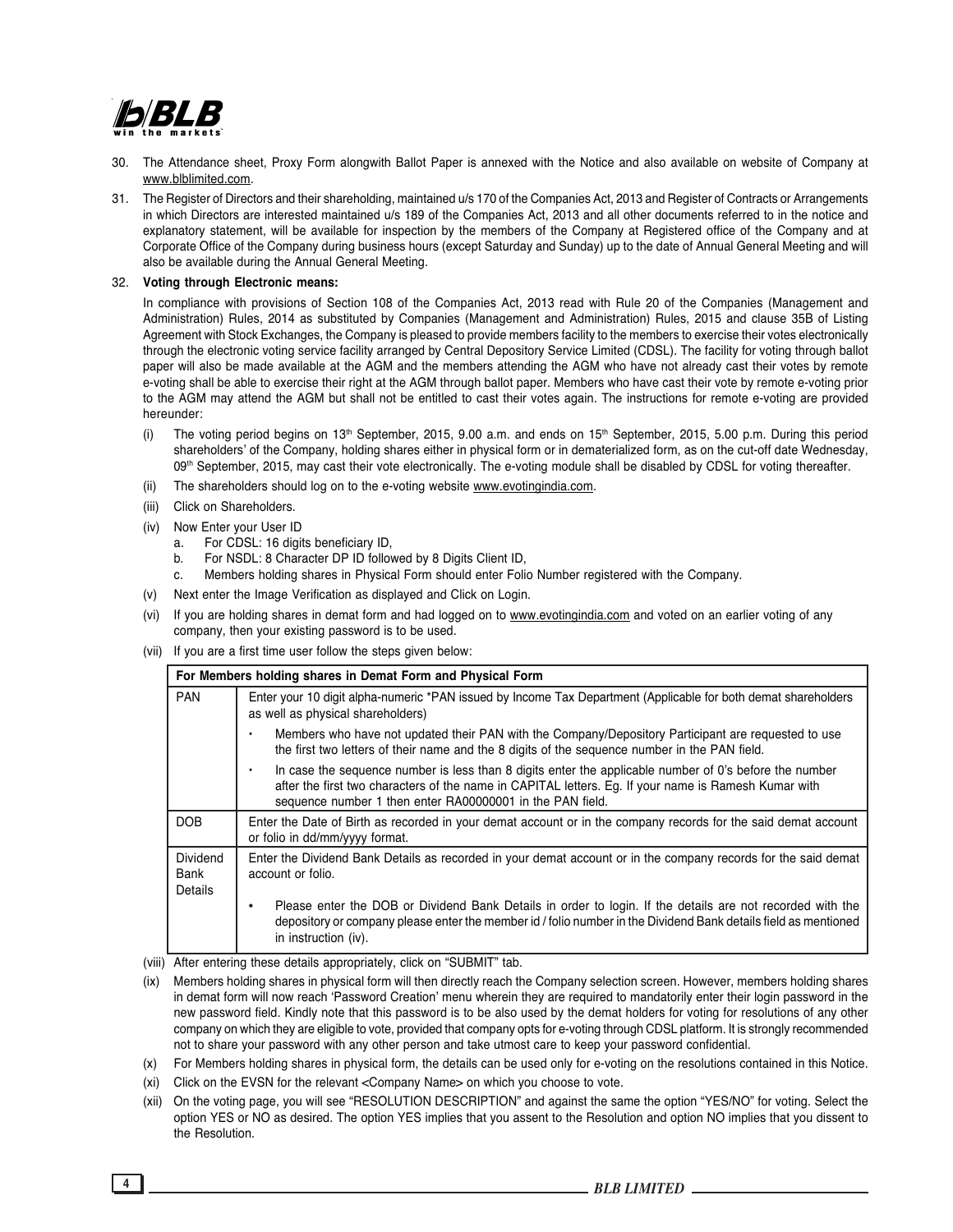

(xiii) Click on the "RESOLUTIONS FILE LINK" if you wish to view the entire Resolution details.

- (xiv) After selecting the resolution you have decided to vote on, click on "SUBMIT". A confirmation box will be displayed. If you wish to confirm your vote, click on "OK", else to change your vote, click on "CANCEL" and accordingly modify your vote.
- (xv) Once you "CONFIRM" your vote on the resolution, you will not be allowed to modify your vote.
- (xvi) You can also take out print of the voting done by you by clicking on "Click here to print" option on the Voting page.
- (xvii) If Demat account holder has forgotten the changed password then Enter the User ID and the image verification code and click on Forgot Password & enter the details as prompted by the system.

(xviii) Note for Non – Individual Shareholders and Custodians

- Non-Individual shareholders (i.e. other than Individuals, HUF, NRI etc.) and Custodian are required to log on to www.evotingindia.com and register themselves as Corporates.
- A scanned copy of the Registration Form bearing the stamp and sign of the entity should be emailed to helpdesk.evoting@cdslindia.com.
- After receiving the login details a compliance user should be created using the admin login and password. The Compliance user would be able to link the account(s) for which they wish to vote on.
- The list of accounts should be mailed to helpdesk.evoting@cdslindia.com and on approval of the accounts they would be able to cast their vote.
- A scanned copy of the Board Resolution and Power of Attorney (POA) which they have issued in favour of the Custodian, if any, should be uploaded in PDF format in the system for the scrutinizer to verify the same.
- (xix) In case you have any queries or issues regarding e-voting, you may refer the Frequently Asked Questions ("FAQs") and e-voting manual available at www.evotingindia.com, under help section or write an email to helpdesk.evoting@cdslindia.com.
- (xx) Mr. Rupesh Agarwal, Practicing Company Secretary, (Membership No. ACS 16302) failing him Mr. Lakhan Gupta, Practicing Company Secretary, (Membership No. ACS 36583) has been appointed as the Scrutinizer to scrutinize the e-voting process (including the Ballot Form received from the Members who do not have access to the e-voting process) in a fair and transparent manner.
- (xxi) The Scrutinizer shall immediately after the conclusion of the voting at the AGM, first count the votes cast at the meeting, thereafter within a period not exceeding three (3) working days from the conclusion of the e-voting period unblock the votes cast through remote e-voting in the presence of at least two (2) witnesses not in the employment of the Company and make a consolidated Scrutinizer's Report of the votes cast in favour or against, if any, to the Chairman of the Company who shall countersign the same. The Chairman or any other person authorized by the Chairman shall declare the result of the voting forthwith.

**Registered Office:** Near HUDA Market, Faridabad-121002, Haryana CIN: L67120HR1981PLC051078 E-mail: infoblb@blblimited.com

Plot No. 1328, Sector-28, **By Order of the Board of Directors of**

**Place : New Delhi (Arpita Banerjee) Company Secretary Membership No. A29715 Address: 3rd Floor, ECE House, Annexe-II, 28A, Kasturba Gandhi Marg, New Delhi – 110001**

### **EXPLANATORY STATEMENT PURSUANT TO SECTION 102 OF THE COMPANIES ACT, 2013**

#### **ITEM NO.4**

The Board of Directors at its meeting held on 20<sup>th</sup> October, 2014, appointed Smt. Dhwani Jain (DIN: 06985038) as an Independent Additional Director of the Company with effect from 20<sup>th</sup> October, 2014, pursuant to Section 149, 161 of the Companies Act, 2013 read with the Articles of Association of the Company.

Pursuant to the provisions of Section 161 of the Companies Act, 2013, Smt. Dhwani Jain will hold office up to the date of the ensuing AGM. The Company has received a notice in writing under the provisions of Section 160 of the Companies Act, 2013, from a member, along with a deposit of Rs. 1,00,000/- proposing the candidature of Smt. Dhwani Jain for the office of Independent Director, to be appointed as such under the provisions of Section 149 of the Companies Act, 2013.

The resolution seeks the approval of members for the appointment of Smt. Dhwani Jain as an Independent Director of the Company for a term of 5 years up to 20<sup>th</sup> October, 2019 pursuant to Section 149 and other applicable provisions of the Companies Act, 2013 and the Rules made thereunder. She will not be liable to retire by rotation.

The Company has received a declaration from Smt. Dhwani Jain that she meets the criteria of independence as prescribed both under Sub-Section (6) of Section 149 of the Act. In opinion of Board, Smt. Dhwani Jain fulfills the conditions for her appointment as Independent Director as specified in Act. She is Independent of the management and possess appropriate skills, experience and knowledge.

The matter regarding appointment of Smt. Dhwani Jain as Independent Director was placed before the Nomination and Remuneration Committee and it has recommended her appointment. In the opinion of the Board, Smt. Dhwani Jain, the Independent Director proposed to be appointed, fulfills the conditions specified in the Companies Act, 2013 and the rules made thereunder and she is independent of the Management. A copy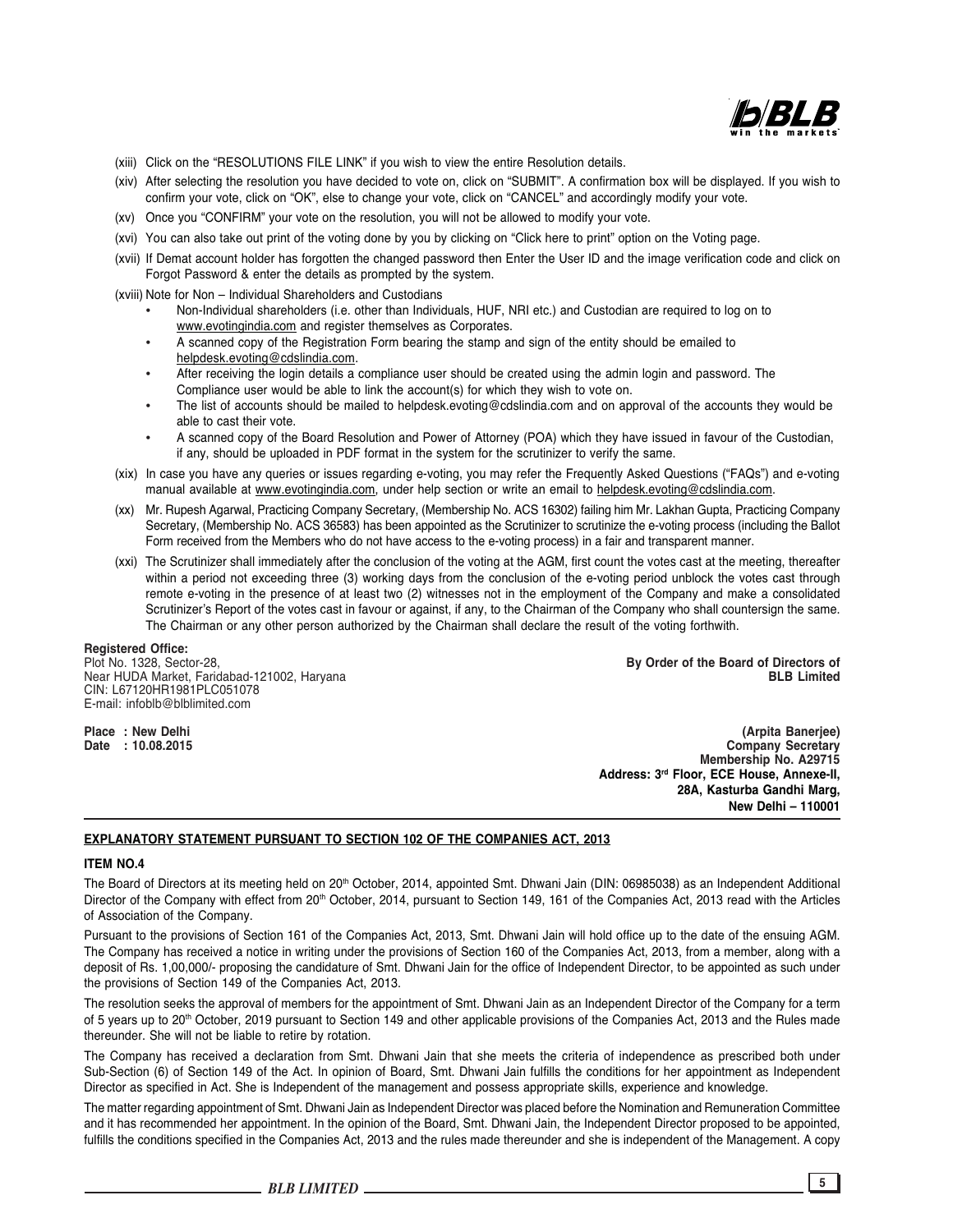

of the draft letter for the appointment of Smt. Dhwani Jain as an Independent Director setting out the terms and conditions and all other relevant documents are available for inspection without any fee by the members at the Company's registered office and at Corporate office during normal business hours (except Saturday and Sunday) on working days up to the date of the Annual General Meeting and will also be available during the Annual General Meeting.

The Board recommends the resolution set forth in Item No. 4 for the approval of the members.

Smt. Dhwani Jain, aged about 26 years is a Woman Independent Director of the Company and is Bachelor of Commerce from the University of Delhi. She is a professional having rich experience in accounts and finance.

She is not holding directorship in any other Company. She is not a member of any of the Committees of the Company and does not have any shareholding in the Company. During the year, she attended 2 Board Meetings of the Company.

The Board of Directors are of the opinion that Smt. Dhwani Jain is a women of integrity and possesses relevant expertise and experience and is eligible for the position of an independent director of the Company and fulfills the conditions specified by the Companies Act, 2013 and the Listing Agreement with the Stock Exchanges and that she is independent of the management of the Company. The Board considers that her association as Director will be beneficial and in the best interest of the Company.

No director, key managerial personnel or their relatives, except Smt. Dhwani Jain and her relatives, to whom the resolution relates, are interested or concerned in the resolution.

#### **ITEM NO.5**

The equity shares of the Company are currently listed on BSE and NSE (together, the "Stock exchanges"). SEBI through SEBI (Delisting of Equity Shares) Regulations, 2009 as amended from time to time has notified regulations for voluntary delisting of securities from the recognised stock exchanges.

The Company proposes to delist the securities as a part of its cost reduction measure and for administrative convenience. The consent of members is sought for getting its securities delisted from BSE as proposed in the special resolution. The securities of the Company shall continue to be listed on a stock exchange having nationwide trading terminals viz the National Stock Exchange of India Limited (NSE).

As per Regulation 6(a) SEBI (Delisting of Equity Shares) Regulations, 2009 an exit opportunity to the shareholders need not be given where securities of the Company remain listed on other recognized stock exchange(s) having national wide trading terminals i.e., BSE, NSE or any other stock exchange that may be specified by SEBI in this regard.

The relevant documents relating to the item will be available for inspection by the members of the company at Registered office of the Company and at Corporate office of the Company during the business hours (except Saturday and Sunday) upto the date of Annual General Meeting and will also be available during the Annual General Meeting.

The Board recommends the Special Resolution set forth in Item No. 5 for the approval of the members.

No director, key managerial personnel or their relatives are interested or concerned in the resolution.

# **Registered Office:**

Near HUDA Market, Faridabad-121002, Haryana CIN: L67120HR1981PLC051078 E-mail: infoblb@blblimited.com

Plot No. 1328, Sector-28, **By Order of the Board of Directors of**

**Place : New Delhi (Arpita Banerjee) Company Secretary Membership No. A29715 Address: 3rd Floor, ECE House, Annexe-II, 28A, Kasturba Gandhi Marg, New Delhi – 110001**

## **DETAILS OF DIRECTORS SEEKING APPOINTMENT/RE-APPOINTMENT AT THE ANNUAL GENERAL MEETING (Pursuant to Clause 49 of the Listing Agreement)**

| <b>Particulars</b>                                                                                           | <b>Shri Keshav Chand Jain</b>       | Smt. Dhwani Jain   |
|--------------------------------------------------------------------------------------------------------------|-------------------------------------|--------------------|
| Date of Birth                                                                                                | 10.04.1944                          | 12.02.1989         |
| Date of Appointment                                                                                          | 04.12.1981                          | 20.10.2014         |
| Qualifications                                                                                               | Bachelor in Arts and a Law Graduate | B.com              |
| Expertise in specific functional areas                                                                       | Taxation and Legal matters.         | Finance & accounts |
| Chairmanships/Directorships of other Companies<br>(excluding foreign companies and Section 8 companies)      | M/s Ruchita Chits Pvt. Ltd.         |                    |
| Chairmanships/Memberships of Committees of other<br><b>Public Companies</b>                                  |                                     |                    |
| <b>Audit Committee</b>                                                                                       |                                     |                    |
| ii. Stakeholders' Relationship Committee<br>iii. Nomination & Remuneration Committee<br>iv. Other Committees |                                     |                    |
| Number of shares held in the Company                                                                         | Nil                                 | Nil                |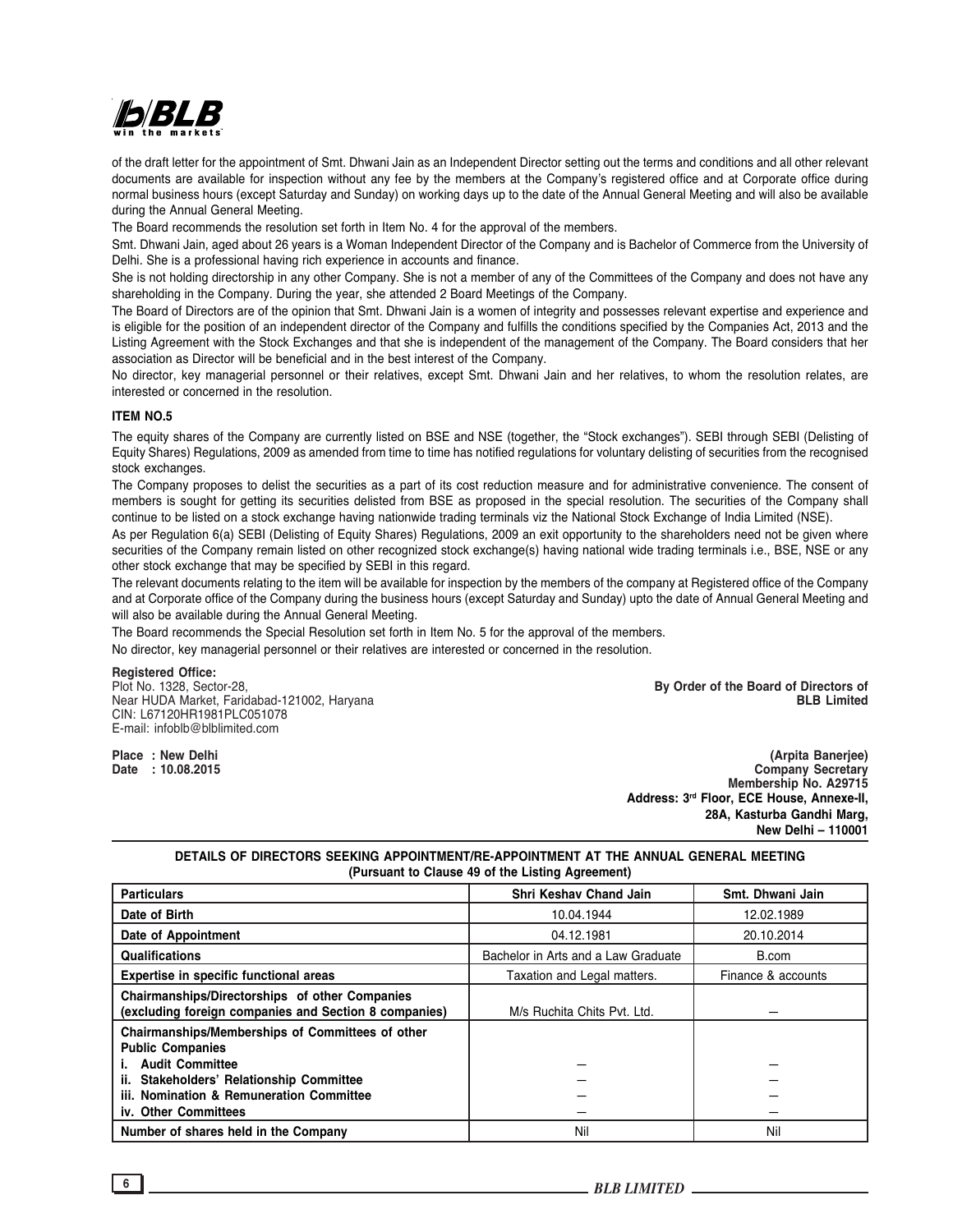

## **ATTENDANCE SLIP**

# **BLB LIMITED**

**CIN: L67120HR1981PLC051078**

**Plot No. 1328, Sector-28, Near HUDA Markets, Faridabad-121002, Haryana**

**34TH ANNUAL GENERAL MEETING, 16TH SEPTEMBER, 2015**

Registered Folio No. / DP ID No. Client ID No.

| Alemaker of Okense keld |  |  |  |  |  |  |  |  |  |  |
|-------------------------|--|--|--|--|--|--|--|--|--|--|

Number of Shares held Ť

 $\chi$ 

 $\chi$ 

I certify that I am a member / proxy for the member(s) of the Company.

I hereby record my presence at the 34th Annual General Meeting of the Company being held at the Magpie Tourist Resort, (A unit of Haryana Tourism Corporation Ltd.), Sector 16A, Mathura Road, Faridabad-121002, Haryana on Wednesday, 16th September, 2015, at 11:15 A.M.

Name of the Member / Proxy extending the Member / proxy Signature of the member / proxy (in BLOCK letters)

........................................................... ...........................................................

*Note: Please fill up this attendance slip and hand it over at the entrance of the meeting hall.*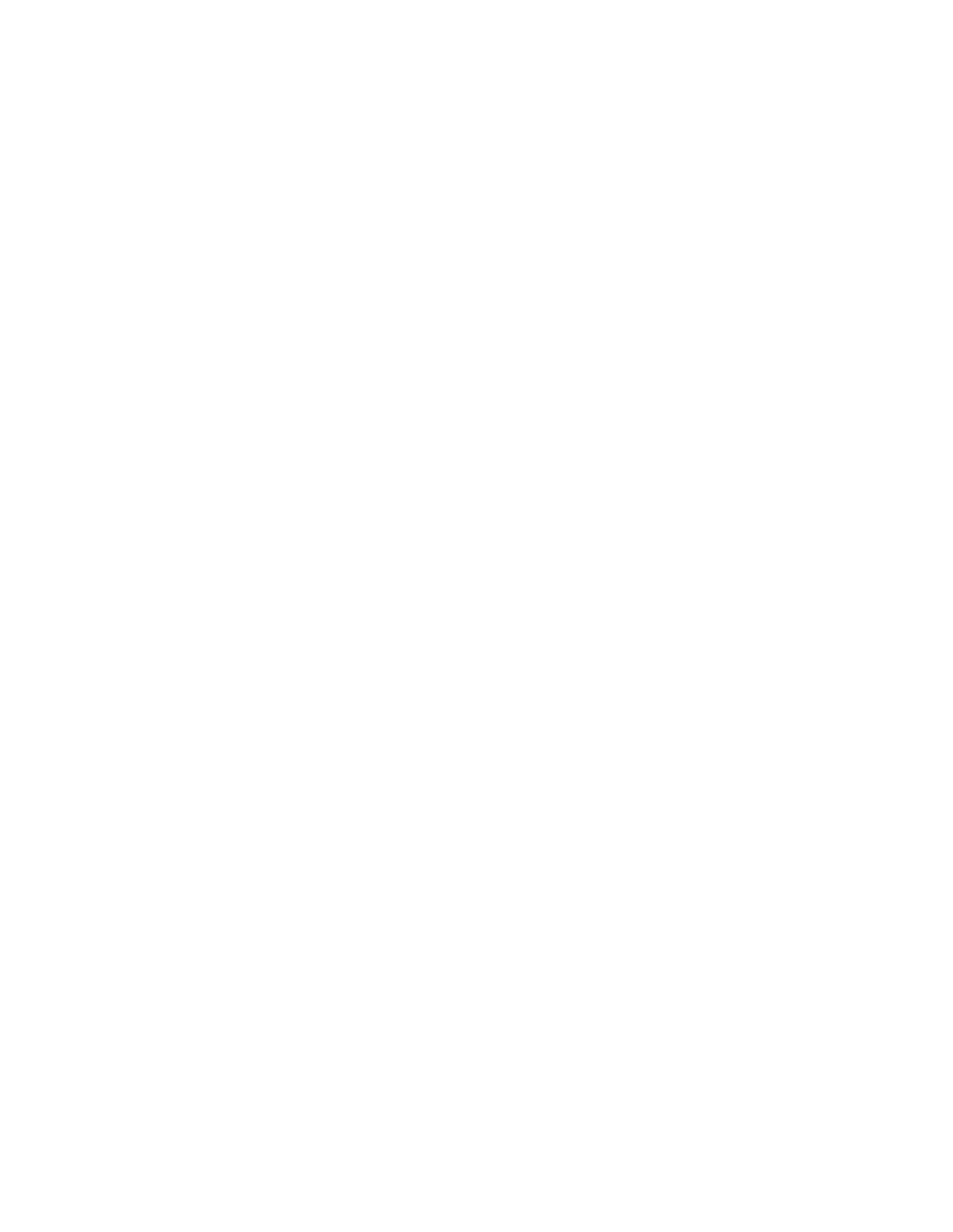Ib B B

## **BLB LIMITED**

**FORM MGT 11**

 $\chi$ 

 $\chi$ 

## **PROXY FORM**

## **[Pursuant to Section 105(6) of the Companies Act, 2013 and Rule 19(3) of the Companies (Management and Administration) Rules, 2014]**

| <b>CIN</b>               | L67120HR1981PLC051078                                                  |  |  |  |  |  |
|--------------------------|------------------------------------------------------------------------|--|--|--|--|--|
| Name of the company<br>÷ | <b>BLB LIMITED</b>                                                     |  |  |  |  |  |
| Registered office<br>÷.  | Plot No. 1328, Sector-28, Near HUDA Markets, Faridabad-121002, Haryana |  |  |  |  |  |
| Name of the member (s):  |                                                                        |  |  |  |  |  |
| Registered address<br>÷  |                                                                        |  |  |  |  |  |
| E-mail Id                |                                                                        |  |  |  |  |  |
| "Folio No/ Client Id     |                                                                        |  |  |  |  |  |
| DP ID                    |                                                                        |  |  |  |  |  |
|                          |                                                                        |  |  |  |  |  |
|                          |                                                                        |  |  |  |  |  |
| 1. Name                  |                                                                        |  |  |  |  |  |
|                          |                                                                        |  |  |  |  |  |
|                          |                                                                        |  |  |  |  |  |
|                          | or failing him/her                                                     |  |  |  |  |  |
| $2^{\circ}$<br>Name      |                                                                        |  |  |  |  |  |
|                          |                                                                        |  |  |  |  |  |
|                          |                                                                        |  |  |  |  |  |
|                          | or failing him/her                                                     |  |  |  |  |  |
| 3.<br>Name               |                                                                        |  |  |  |  |  |
|                          |                                                                        |  |  |  |  |  |
|                          |                                                                        |  |  |  |  |  |

as my/our proxy to attend and vote (on a poll) for me/us and on my/our behalf at the 34th Annual General Meeting of the Company, to be held on Wednesday, the 16th day of September, 2015 At 11:15 A.M. at Magpie Tourist Resort, (A unit of Haryana Tourism Corporation Ltd.), Sector 16A, Mathura Road, Faridabad-121002, Haryana and at any adjournment thereof in respect of such resolutions as are indicated below :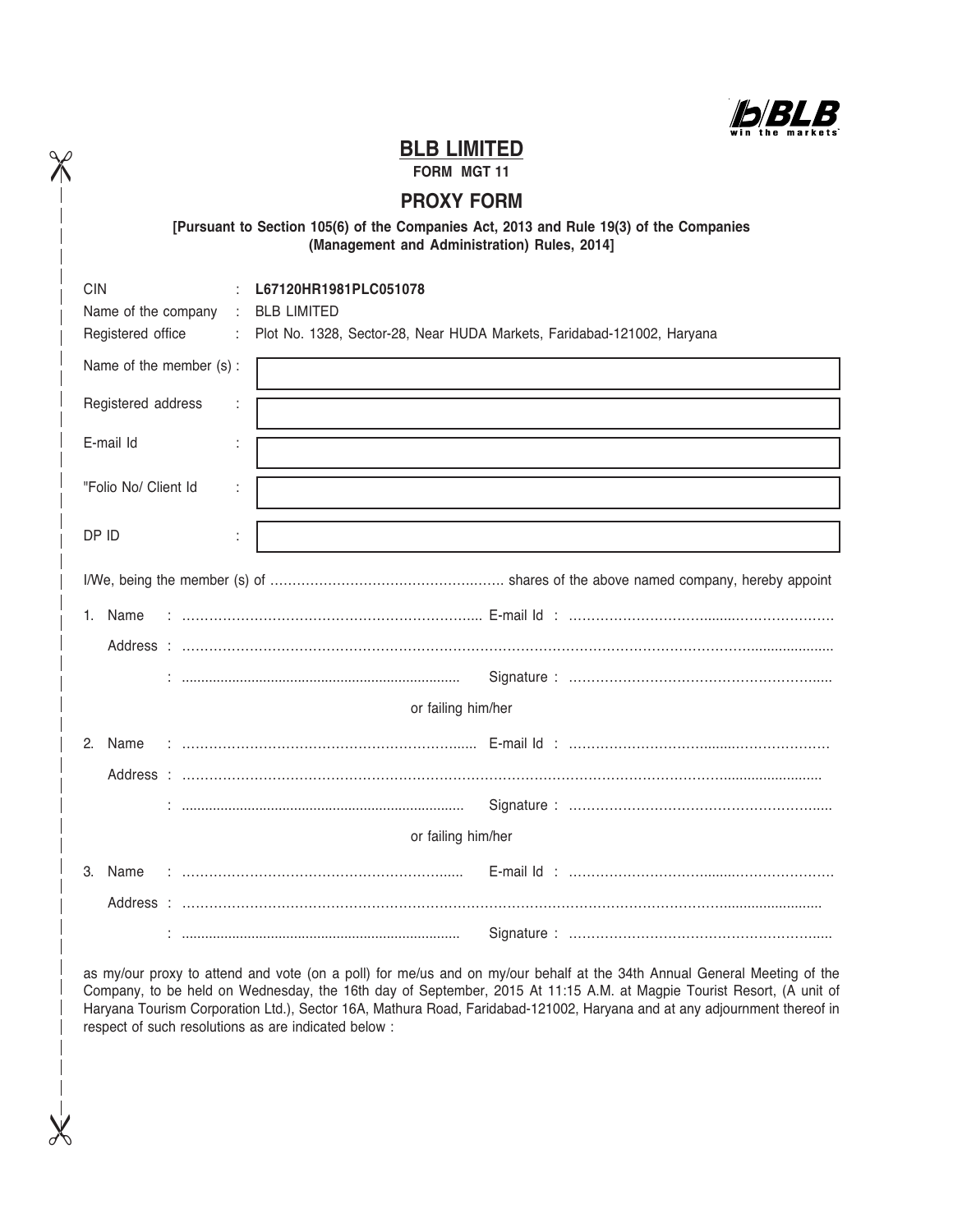

| <b>Resolution No.</b>    | <b>Resolution</b>                                                                                                                                                                                                                                                               |
|--------------------------|---------------------------------------------------------------------------------------------------------------------------------------------------------------------------------------------------------------------------------------------------------------------------------|
| <b>Ordinary Business</b> |                                                                                                                                                                                                                                                                                 |
|                          | To receive, consider and adopt:                                                                                                                                                                                                                                                 |
| a                        | the Audited Standalone Financial Statements including the Audited Balance Sheet, Statement of<br>Profit & Loss and the Cash Flow Statement of the Company for the year ended on 31st March,<br>2015 together with the Reports of the Board of Directors and Auditors thereon.   |
| b                        | the Audited Consolidated Financial Statements including the Audited Balance Sheet, Statement<br>of Profit & Loss and the Cash Flow Statement of the Company for the year ended on 31st March,<br>2015 together with the Reports of the Board of Directors and Auditors thereon. |
| $\mathcal{P}$            | Appoint a Director in place of Sh. Keshav Chand Jain (DIN: 00007539) who retires by rotation and<br>being eligible, offers himself for re-appointment                                                                                                                           |
| 3                        | Ratify the appointment of Statutory Auditors M/s Ram Rattan & Assoicates, Chartered Accountants,<br>New Delhi (FRN 004472N), of the Company and to fix their remuneration.                                                                                                      |
| <b>Special Business</b>  |                                                                                                                                                                                                                                                                                 |
| 4                        | Appoint Smt. Dhwani Jain (DIN: 06985038), as an Independent Director of the Company for five<br>consecutive years from 20.10.2014 upto 19.10.2019.                                                                                                                              |
| 5                        | To authorise the Board of Directors to voluntarily delist the securities of the Company from a<br>recognised stock exchnage i.e. Bombay Stock Exchange Limited ('BSE') while continuing to be<br>listed on National Stock Exchange of India Limited ('NSE').                    |

Signed this ……………….day of …………………………………………..2015

Affix revenue stamp

……………………………………… Signature of the shareholder

………………………………………….

Signature of proxy holder(s)

**Notes:**

*1. This form, in order to be effective, should br duly stamped, signed and deposited at the registered office of the company, not less than 48hrs before the commencement of the meeting.*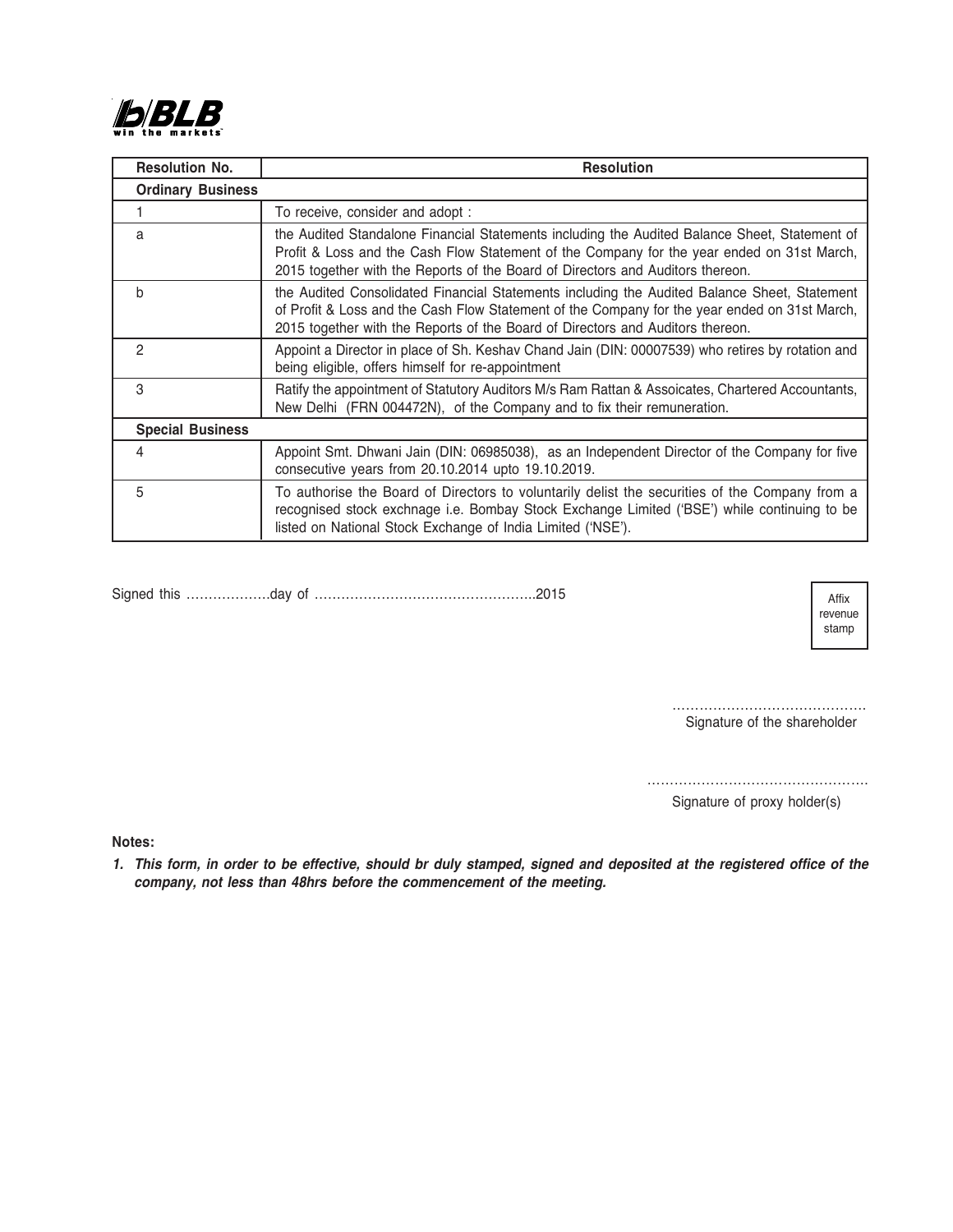

# **FORM NO. MGT- 12 POLLING PAPER**

*[Pursuant to section 109(5) of the Companies Act, 2013 and rule 21(1) (c) of the Companies (Management and Administration) Rules, 2014]*

## **BLB LIMITED**

CIN: L67120HR1981PLC051078

 Registered Office: Plot No. 1328, Sector-28, Near HUDA Market, Faridabad – 121002,Haryana E-mail ID: infoblb@blblimited.com, Website: www.blblimited.com

## **BALLOT PAPER – 34TH ANNUAL GENERAL MEETING TO BE HELD ON 16TH SEPTEMBER, 2015**

| S. No. | <b>Particulars</b>                                                                                                  | <b>Details</b>               |
|--------|---------------------------------------------------------------------------------------------------------------------|------------------------------|
| 1.     | Name of the first named Shareholder<br>(In Block Letters)                                                           |                              |
| 2.     | Postal address                                                                                                      |                              |
| 3.     | Registered Folio No./ *DP ID & Client ID No.<br>(*applicable to investors holding shares in<br>dematerialized form) |                              |
| -4.    | Class of Shares                                                                                                     | Equity Share of Re. 1/- each |

I hereby exercise my vote in respect of Ordinary/Special Resolutions enumerated below by recording my assent or dissent to the said resolutions in the following manner:

| <b>S. No.</b> | <b>Item</b>                                                                                                                                                                                                                                                                                                    | No. of Shares<br>held by me | I assent to the<br>resolution(For) | I dissent to the<br>resolution<br>(Against) |
|---------------|----------------------------------------------------------------------------------------------------------------------------------------------------------------------------------------------------------------------------------------------------------------------------------------------------------------|-----------------------------|------------------------------------|---------------------------------------------|
|               | <b>ORDINARY BUSINESS</b>                                                                                                                                                                                                                                                                                       |                             |                                    |                                             |
| 1.            | To receive, consider and adopt :                                                                                                                                                                                                                                                                               |                             |                                    |                                             |
| a.            | the Audited Standalone Financial Statements including the<br>Audited Balance Sheet, Statement of Profit & Loss and<br>the Cash Flow Statement of the Company for the year<br>ended on 31st March, 2015 together with the Reports of<br>the Board of Directors and Auditors thereon.<br>(Ordinary Resolution)   |                             |                                    |                                             |
| b.            | the Audited Consolidated Financial Statements including<br>the Audited Balance Sheet, Statement of Profit & Loss<br>and the Cash Flow Statement of the Company for the year<br>ended on 31st March, 2015 together with the Reports of<br>the Board of Directors and Auditors thereon.<br>(Ordinary Resolution) |                             |                                    |                                             |
| 2.            | Appoint a Director in place of Sh. Keshav Chand Jain (DIN:<br>00007539) who retires by rotation and being eligible, offers<br>himself for re-appointment.<br>(Ordinary Resolution)                                                                                                                             |                             |                                    |                                             |
| 3             | Ratify the appointment of Statutory Auditors M/s Ram<br>Rattan & Assoicates, Chartered Accountants, New Delhi<br>(FRN 004472N), of the Company and to fix their<br>remuneration.<br>(Ordinary Resolution)                                                                                                      |                             |                                    |                                             |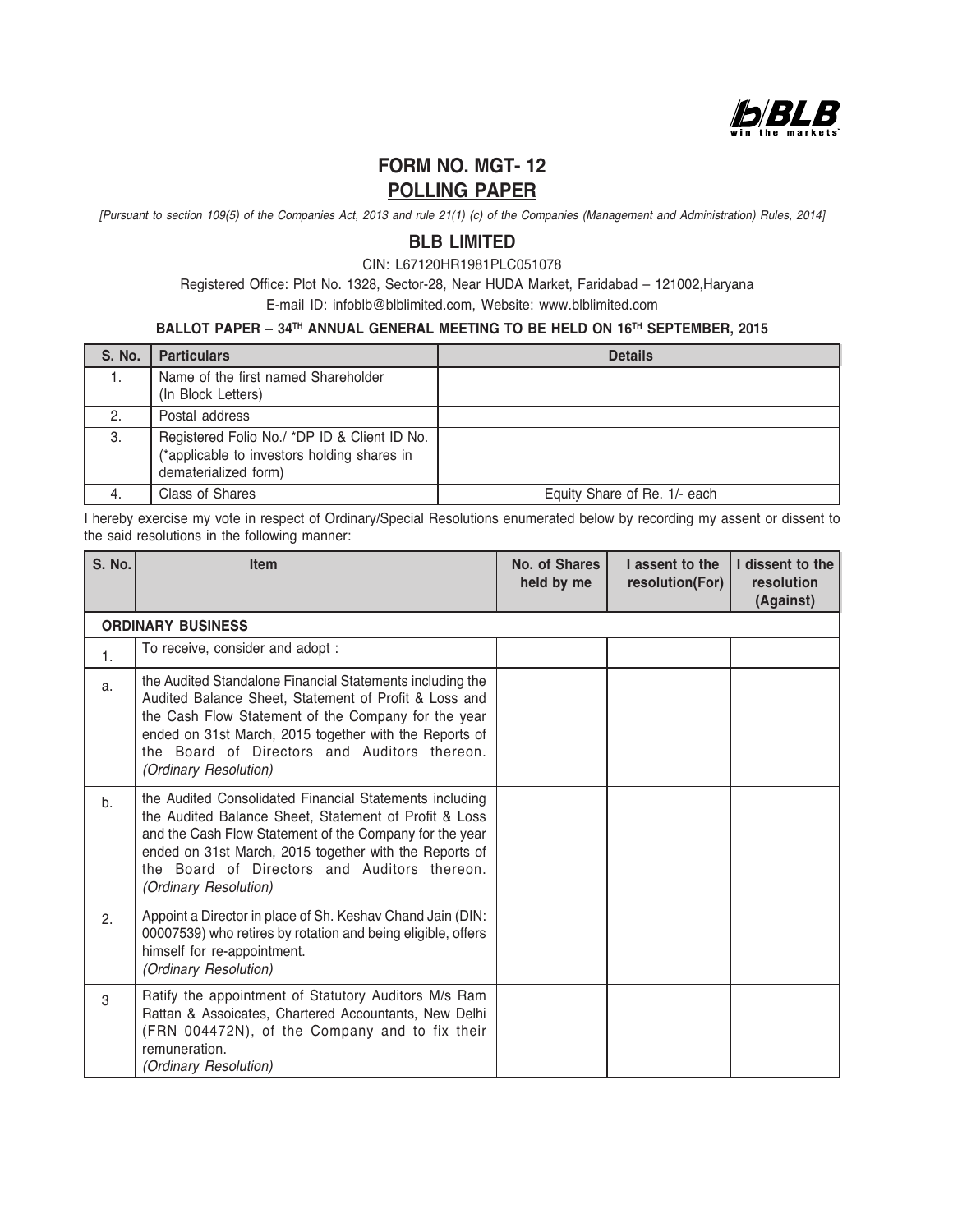

| <b>S. No.</b> | <b>Item</b>                                                                                                                                                                                                                                                                                | No. of Shares<br>held by me | I assent to the<br>resolution(For) | I dissent to the<br>resolution<br>(Against) |
|---------------|--------------------------------------------------------------------------------------------------------------------------------------------------------------------------------------------------------------------------------------------------------------------------------------------|-----------------------------|------------------------------------|---------------------------------------------|
|               | <b>SPECIAL BUSINESS</b>                                                                                                                                                                                                                                                                    |                             |                                    |                                             |
| 4.            | Appoint Smt. Dhwani Jain (DIN: 06985038), as an<br>Independent Director of the Company for five consecutive<br>years from 20.10.2014 upto 19.10.2019.<br>(Ordinary Resolution)                                                                                                             |                             |                                    |                                             |
| 5.            | To authorise the Board of Directors to voluntarily delist<br>the securities of the Company from a recognised stock<br>gxchnage i.e. Bombay Stock Exchange Limited ('BSE')<br>while continuing to be listed on National Stock Exchange<br>of India Limited ('NSE').<br>(Special Resolution) |                             |                                    |                                             |

# **Place :**

## Date : (Signature of the Shareholder / Proxy)

## **Notes:**

- 1. Signature of Shareholder should be as per specimen registered / recorded with the Company / RTA / Depository.
- 2. Shareholders may exercise their vote by placing a tick  $(v)$  mark in the appropriate column.
- 3. Shareholders who have already exercised their voting right through e-voting platform are not eligible to vote through this Polling (Ballot) Paper.
- 4. In case votes are cast by shareholder at the time of appointing Proxy, the same shall supersede the votes cast by their proxy attending the AGM.
- 5. The Scrutinizer's decision on the validity or otherwise of this Polling (Ballot) Paper shall be final.
- 6. Voting Rights of Shareholders shall be reckoned on the paid up value of shares registered in the name of the members of the company as on Cut-off Date/ Record Date i.e 9th September, 2015.